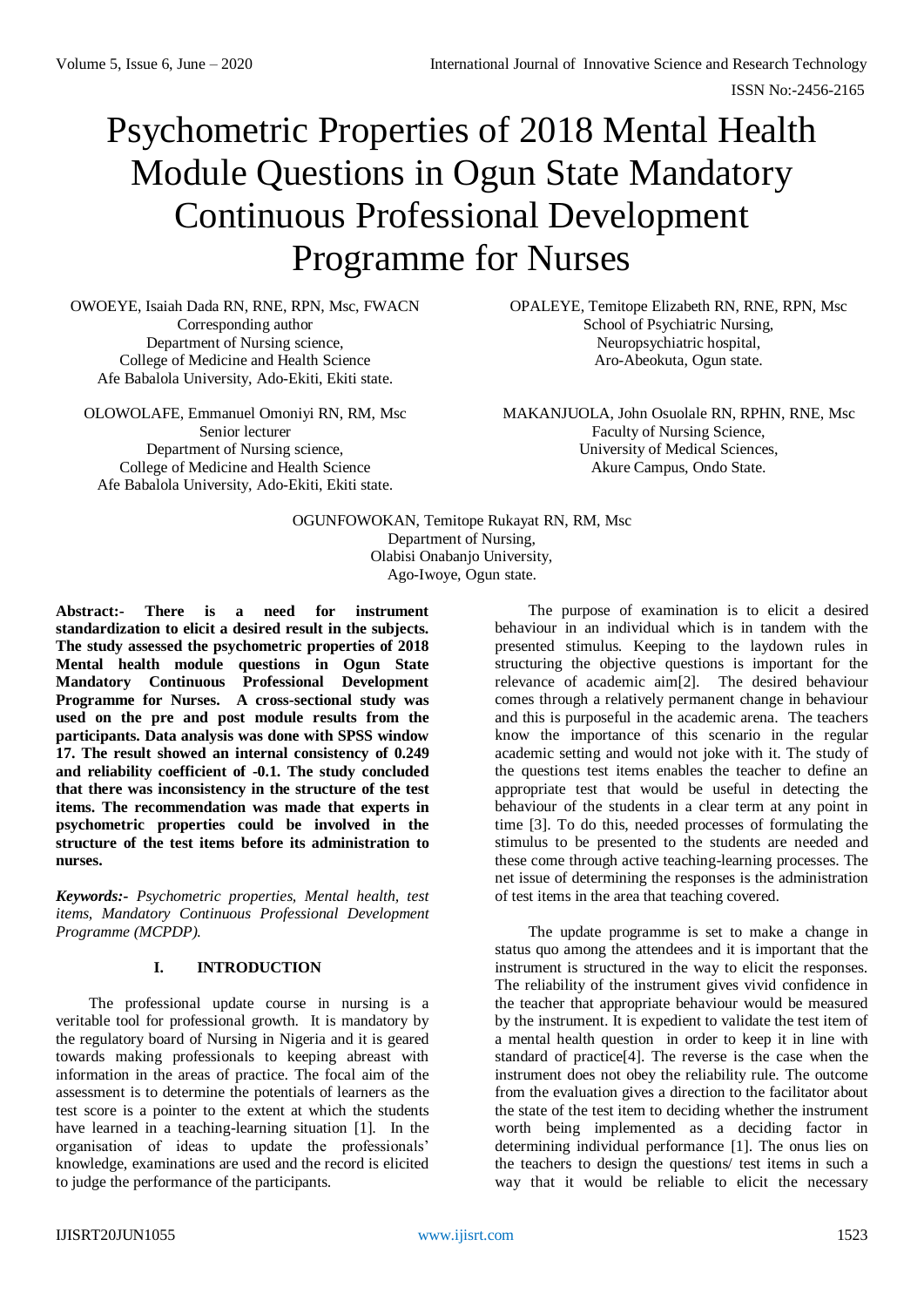ISSN No:-2456-2165

responses needed for the course. Structuring of the examination questions is important for the future use of the question and could also be diagnostic to detect test items that are not well frames [2]. Some teachers are not academically prepared to determine the reliability of their instrument before the administration in their subjects.

The judgement of behaviour through the test item presented to learner is an ongoing thing in a professional arena. In health training, competence is ensured and basis of evaluation is strongly relied on a good grade from learning experiences as this has implication on nursing service delivery [5]. If the instrument to be used is devoid of value, there is little or no judgement to be placed on such an instrument. This would mean that the purpose for which it is created to elicit a needed response in the learner. There are few documented literatures on the validity of test items among nurses in Nigeria. It is observed that most of the questions for the programme do not obey the rule of evaluation of reliability for the test. The researchers are therefore set to evaluate the reliability of the instrument used in the mental health module for the year 2018.

- *Objectives of the study*
- To determine the internal consistency of the test items.
- To determine the reliability of the instrument.

## **II. METHODS AND MATERIALS**

The cross-sectional study was used to access the psychometric properties of the Mental Health Questions of March edition of MCPDP among the participants in Ogun state. Data were elicited from nurses from different areas of speciality, varying age and both gender. These nurses were participants documented for March 2018 programme. The total number of the participants was 150. The test items comprise of questions submitted by the facilitator and collated by the organisers and these were administered to the respondents. Data were collected following their consent. Test retest reliability was done using Pearson Product Moment Correlation. Data were analysed using SPSS window 17. The result revealed an internal consistency of 0.249 and reliability of -0.1. Ethical approval for data collection was from the Ogun State Committee of MCPDP.

**III. RESULT**

| Pre and Post                                      | Alpha<br>∴ronbach | No of items |  |  |
|---------------------------------------------------|-------------------|-------------|--|--|
| March 2018                                        | .249              |             |  |  |
| Table 1<br>Internal consistency of the test items |                   |             |  |  |

|                                                              |                     | Pre-March     | Post-March |  |
|--------------------------------------------------------------|---------------------|---------------|------------|--|
| premarch                                                     | Pearson Correlation |               | $-1.000**$ |  |
|                                                              | Sig. (2-tailed)     |               |            |  |
|                                                              |                     |               |            |  |
| post-march                                                   | Pearson Correlation | $-1.000^{**}$ |            |  |
|                                                              | $Sig. (2-tailed)$   |               |            |  |
|                                                              |                     |               |            |  |
| **. Correlation is significant at the 0.01 level (2-tailed). |                     |               |            |  |

Table 2:- Reliability of the instrument

#### **IV. DISCUSSION**

#### *Internal consistency of the test items:*

The study showed that internal coefficient of the test items in the mental health module of the MCPDP is 0.249. This is in contrast with a study by Cucolo & Perroca [6] study where result was 0.85 on the inter-questions correlation of the instrument on nursing care product (APROCENF). In a study by Quaigrain & Kwamina [2], the researcher utilized the Kuder-Richardson 20 coefficient and it was revealed that the internal consistency of the question was 0.77. In another study by Desalu et. al., [7] it was documented that the questionnaire had 0.85 content validity and its test-retest reliability index using Kappa coefficient yielded 0.546-0.897 which shows that the instrument is reliable. In another study by Castro, Palha, Martins & Oliveira[8], the internal consistency of the perception scale of an instrument used in accessing the daily practices of community mental health workers had a satisfied attribute as the value of its Cronbach's alpha revealed 0.76 overall, and <0.75 in differs categories. In a

study by Roldan-Merino [9], internal consistency of the instrument was 0.89 on 39 test-items and this indicative of satisfactory internal consistency of the instrument. In another study by Côté, Orri & Brendgen et. al., [10] on Psychometric properties of the Mental Health and Social Inadaptation Assessment for Adolescents, the instrument used was rated to have a better to best range of internal consistency of Alpha= 0.70-0.97. In a study by Bilberg, Norgaard, Roessler & Overgaard[11], on a 38 question Common Mental Disorders Questionnaire (CMDQ), the internal stability of the questionnaire was reported as 0.94 using Cronbach's alpha and this revealed that there is high level of internal consistency of the test items

#### *Reliability of the instrument:*

The present study revealed that the correlation coefficient (r) is significant at P<0.05(r=0.01,, P<0.05). In a study by Roldan-Merino [9], a month test-retest reliability of the instrument called 'Positive Mental Health Questionnaire in a sample of Spanish university students' was carried out and the reliability was 0.92 (n=380). This